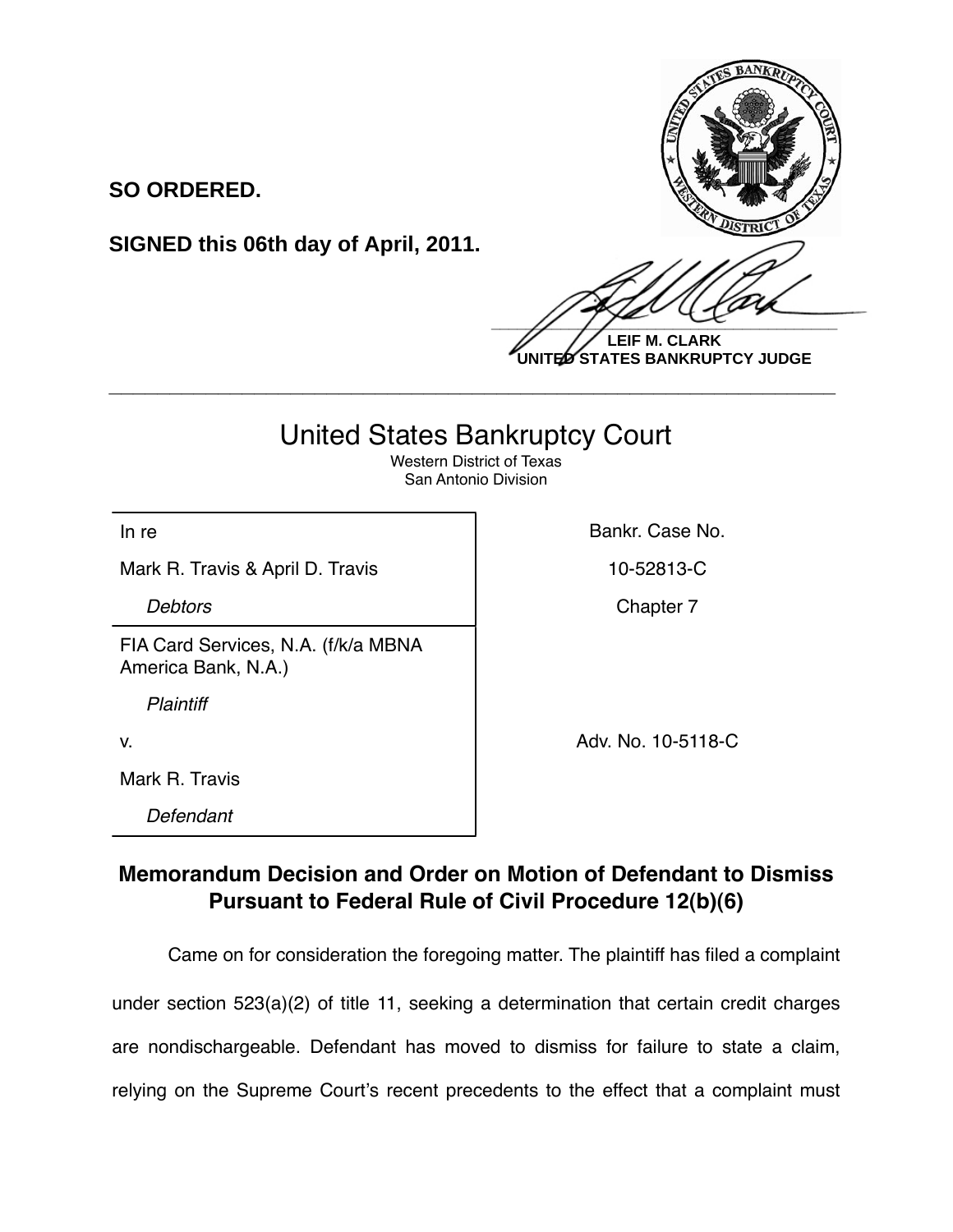facially state a plausible basis for the claim asserted, failing which it should be dismissed. *See Bell Atlantic Corp. v. Twombly*, 550 U.S. 544, 127 S.Ct. 1955 (2007); *Ashcroft v. Iqbal*, 129 S.Ct. 1937 (2009). Defendant says that this complaint fails to assert any factual basis beyond the bald assertions that the charges in question constituted a false representation of the defendant's intentions to repay, constituting fraud. Defendant adds that the complaint asserts reliance on a presumption that some of the charges are now nondischargeable, but fails to state the predicate facts that would raise that presumption. In fact, some of the facts stated, says the defendant, show that the presumption does *not* arise (*i.e.*, some charges were incurred prior to April 28, 2010, the boundary of the lookback period for purposes of raising the presumption).

Plaintiff counters that it has not yet had the chance to develop its case by means of discovery, explaining the paucity of facts pleaded in the complaint. Plaintiff also says that some of the charges in question are nondischargeable as a matter of law anyway, because they were used to pay otherwise nondischargeable tax debt. *See* 11 U.S.C. § 523(a)(14). However, though this contention is raised in the response, it is not pleaded in the complaint. Plaintiff further says that it need not rely on the presumption to make out its case for fraud under section 523(a)(2). Plaintiff points the court to two cases for the proposition that merely using a credit card is sufficient to make the case that the creditor was defrauded, provided other circumstantial facts are also present. *See In re Mercer*, 246 F.3d 391 (5th Cir. 2001); *In re Dougherty*, 84 B.R. 653 (9th Cir. BAP 1988). Once again, however, though the motion details a number of circumstantial facts, these facts are not pleaded in the complaint.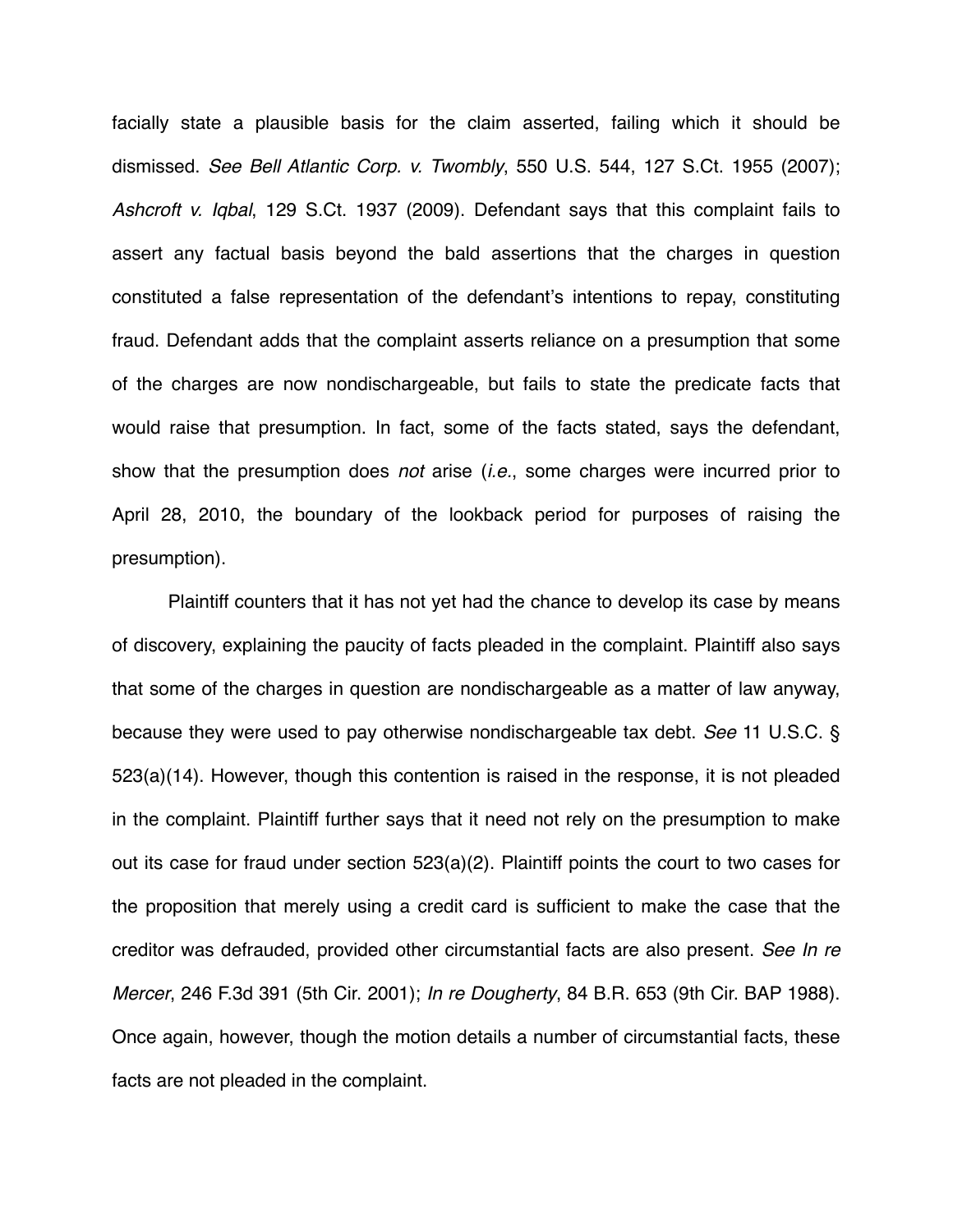In the complaint, plaintiff alleges that the defendant had a credit card, that he used the credit card to incur charges totaling \$13,722.24, that between March 31, 2010 and July 27, 2010, the defendant charged \$2,977 in "retail charges", and incurred some \$3,128.00 in cash advances and/or convenience checks, that \$3,000 of "these charges" were "made" within the presumption period, that this use ran the card up to nearly its credit limit, that the usage constituted a representation of an intention to repay, on which the plaintiff relied, and that the defendant either had no ability to repay, or alternatively had an objective intention not to repay the charges, that, as a result, the credit was obtained by false pretenses, false representations, or actual fraud, and that plaintiff has suffered damages in the amount of \$6,105 (the sum of retail charges and cash advances obtained in the period between March 31, 2010 and July 27, 2010, the date the debtor filed the bankruptcy petition). The additional assertions in the response to the motion are not contained in the complaint.

In *Twombly*, the Supreme Court said that Rule 8 (the generic counterpart to Rule 9, which imposes even more specific pleading obligations) requires pleading more than the mere possibility of loss causation, "lest a plaintiff with a largely groundless claim be allowed to take up the time of a number of other people, with the right to do so representing an *in terrorem* increment of the settlement value." A court must retain the power to insist on specificity before allowing a massive factual controversy to proceed. While the Court was talking about an antitrust case, its comments ring true in this context as well. Said the Court, "the threat of discovery expense will push costconscious defendants to settle even anemic cases before reaching those proceedings." *Id.*, 550 U.S., at 559.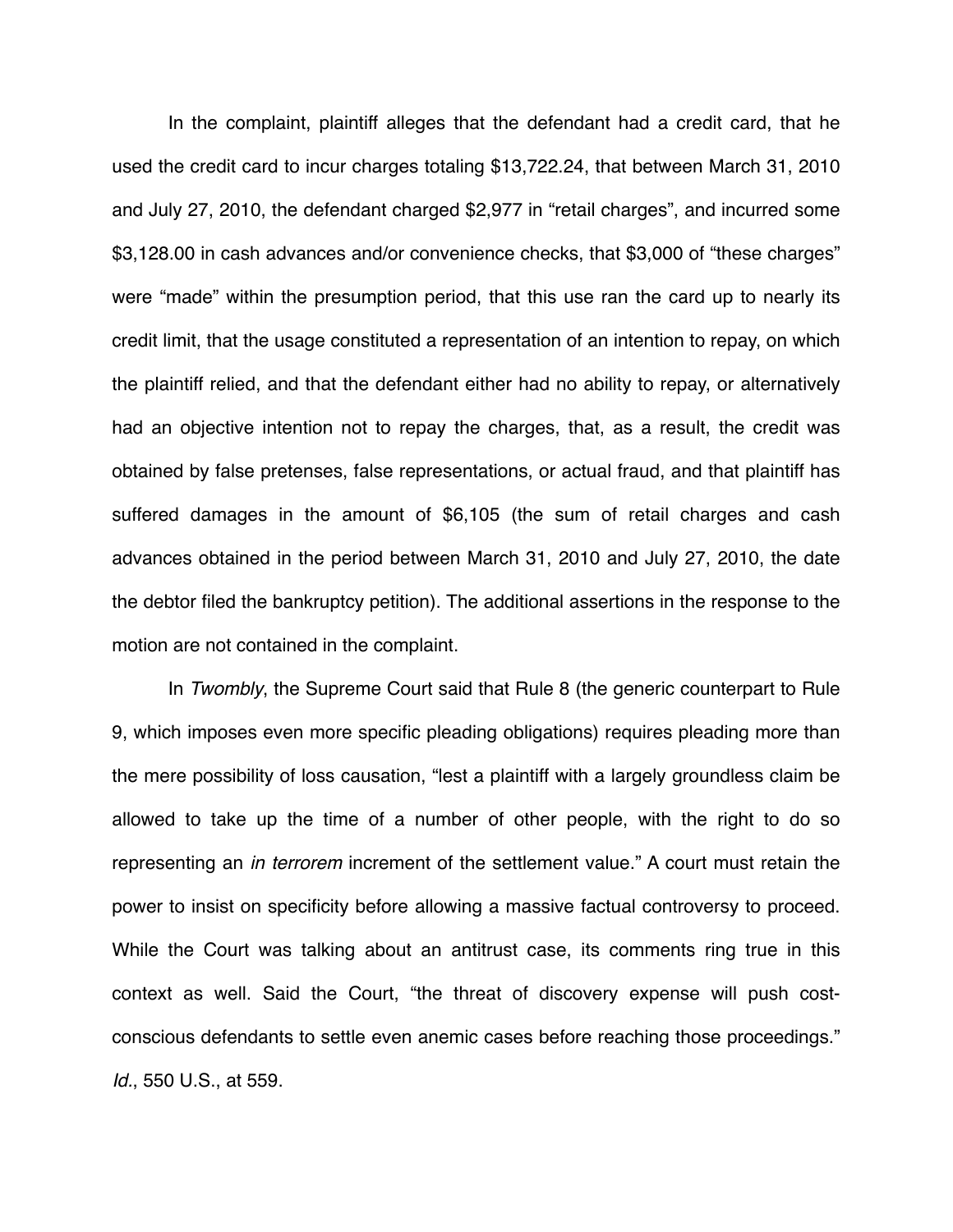These observations carry weight in the bankruptcy context. A debtor who files leaves all non-exempt assets with a trustee, and seeks to emerge with only his future income, his exempt assets, and a discharge from personal liability. If that debtor is sued by a creditor claiming its debt cannot be discharged, the choice is either to fight the charge, though lacking the resources to pay a lawyer to do so, or simply to settle with the creditor, often agreeing to reaffirm the debt. And this is motivated often by the simple fact that the debtor cannot afford the fight -- never mind whether the allegations are well taken or not. *See AT&T Universal Card Services Corp. v. Grayson (In re Grayson)*, 199 B.R. 397, 403 (Bankr. W.D.Mo. 1996) (highlighting the practice of some credit card companies in filing complaints primarily with a view to extract settlements from debtors, and moving to dismiss cases when it faced the prospect of having to prove its case in court); *see also* Margaret Howard, *Shifting Risk and Fixing Blame: The Vexing Problem of Credit Card Obligations in Bankruptcy*, 75 Am. Bankr. L.J. 63, 141 (Winter 2001) (pointing out that section 523(d) "has utterly failed adequately to control a particular type of creditor abuse -- namely utilization of  $523(a)(2)(A)$  complaints to extract settlements or reaffirmations from debtors"). It is thus important to apply the *Twombly* standard rigorously to these sorts of complaints. Indeed, if anything, the more rigorous pleading standards applicable to fraud actions makes this scrutiny even more important.

Plaintiff would have it that, after *Mercer*, its pleading burden is virtually satisfied by simply alleging credit card use by a debtor who later files for bankruptcy. That is not what *Mercer* holds. While the case is justifiably criticized as an evisceration of the fraud standard at both common law and in the Bankruptcy Code, *see* Howard, *supra* at 139-140, it stops well short of relieving the creditor of its burden of proving facts in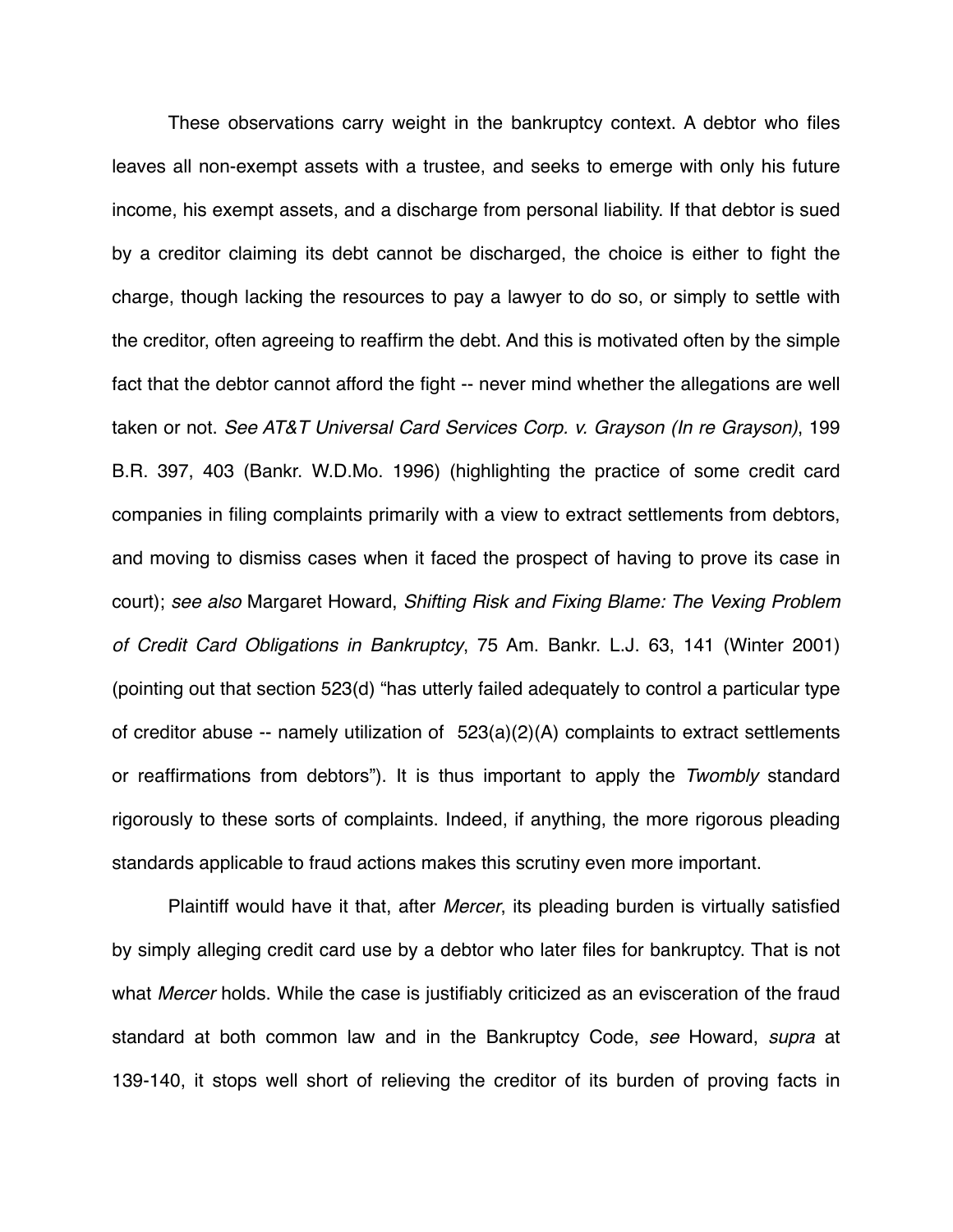support of its case. To the contrary, *Mercer* requires a creditor to show at trial that *each use* of the card was accompanied by an affirmative fraudulent misrepresentation of intention to repay the very debt then incurred in order to prevail. *See In re Mercer*, 246 F.3d 391, 408-09 (5th Cir. 2001) (noting that mere inability to repay a debt is itself not actionable, but may be a fact relevant in the totality of circumstances used to determine whether the debtor lacked the intent to repay the debt when the charge was incurred). *Mercer* explains that the extension of credit the basis of a plaintiff's cause of action occurs at card use, so the debtor's intent at the point of *each use* must be established - or more critically, the debtor's affirmative lack of intent. The misrepresentation occurs when, at the time of each use, the facts show that the debtor did *not* intend to repay the debt. *Id.*, at 407-08 (care use representation of intent to pay is false if there is use *without* that intent). The plaintiff here correctly notes in its response to the motion the various factors that might be relevant to that lack of intent. However, none of these facts were pled in the complaint, save the "fact" that the charges were made in the six month period preceding the filing.

It is, of course, difficult to plead all the facts that might be relevant to the issue to be decided, but *Twombly* does not require so much. The Supreme Court has not restored demurrer motions, after all. It has merely insisted that a complaint be more than a recitation of the statute accompanied by a demand for payment. This complaint fails on that ground, as it now stands. Nor is it enough for the plaintiff to maintain that there "must have been" a misrepresentation of intent, else it would have been repaid. There are many explanations for card use in the shadow of bankruptcy that do not